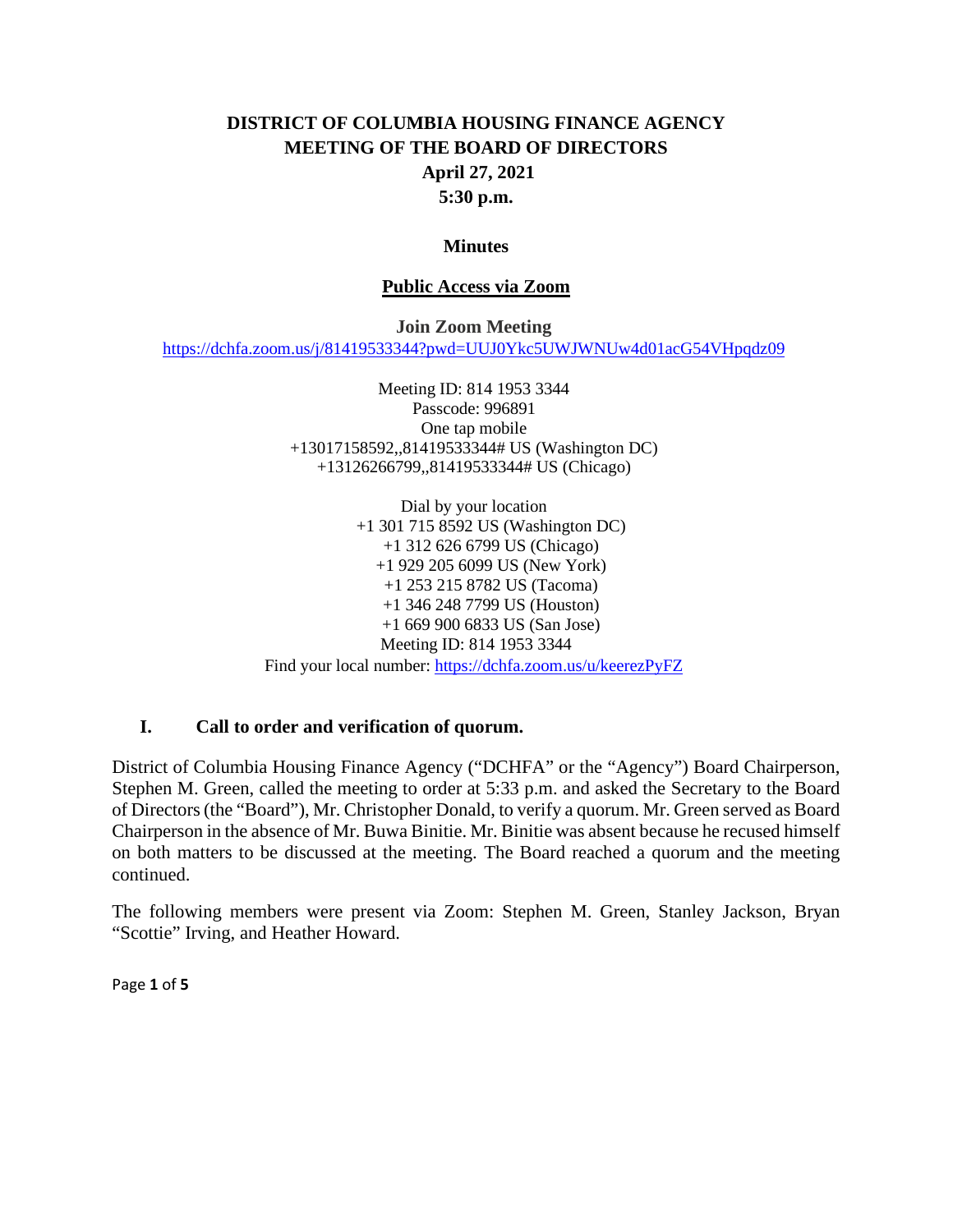# **II. Approval of Minutes from the April 13, 2021 Board Meeting.**

A motion was made to approve the minutes from the April 13, 2021 board meeting by Mr. Jackson. The motion was properly seconded by Mr. Irving.

Mr. Donald took a voice vote. The motion passed by a chorus of ayes.

# **III. Vote to close meeting to discuss The Clara on MLK.**

Pursuant to the District of Columbia Administrative Procedure Act, the Chairperson of the Board of Directors called a vote to close the meeting in order to discuss, establish, or instruct the public body's staff or negotiating agents concerning the position to be taken in negotiating The Clara on MLK. An open meeting would adversely affect matters related to the Agency. (D.C. Code §2-  $575(b)(2)$ ).

Mr. Green called for a motion to close the meeting. Mr. Jackson made a motion to close the meeting. The motion was properly seconded by Mr. Irving. The motion passed by a chorus of ayes.

The meeting was closed at 5:36 p.m. and re-opened at 5:44 p.m.

# **IV. Consideration of DCHFA Eligibility Resolution No. 2021-08 for The Clara on MLK.**

Mr. Ikeogu "IK" Imo, Senior Director, Housing Investment, Multifamily Neighborhood Lending & Investments ("MLNI"), presented the transaction to the Board. The MLNI staff requests a bond inducement resolution approval from the Board for the issuance of tax-exempt bonds in an amount not to exceed \$26,179,000 to finance a portion of the costs of construction and equipping at The Clara on MLK (the "Project").

The Project is the development of eighty-one (81) affordable and workforce housing units near the Anacostia Metro station in Ward 8. The unit mix will consist of three (3) studios, twenty-nine (29) one-bedroom units, twenty-eight (28) two-bedroom units and twenty-one (21) three-bedroom units. The unit mix will consist of twenty (20) units at thirty percent (30%) of area median income ("AMI") and sixty-one units (61) units at fifty percent (50%) of AMI. The units set at thirty percent (30%) AMI will receive a subsidy through the Local Rent Subsidy Program ("LRSP") from the District of Columbia Housing Authority ("DCHA").

The development site, 2311-2323 Martin Luther King Jr. Avenue, SE, is in the Anacostia neighborhood of Southeast Washington, D.C. The building will include 13,085 sq. ft. of underground garage space, including bike storage. Additionally, there will be seventeen (17)

Page **2** of **5**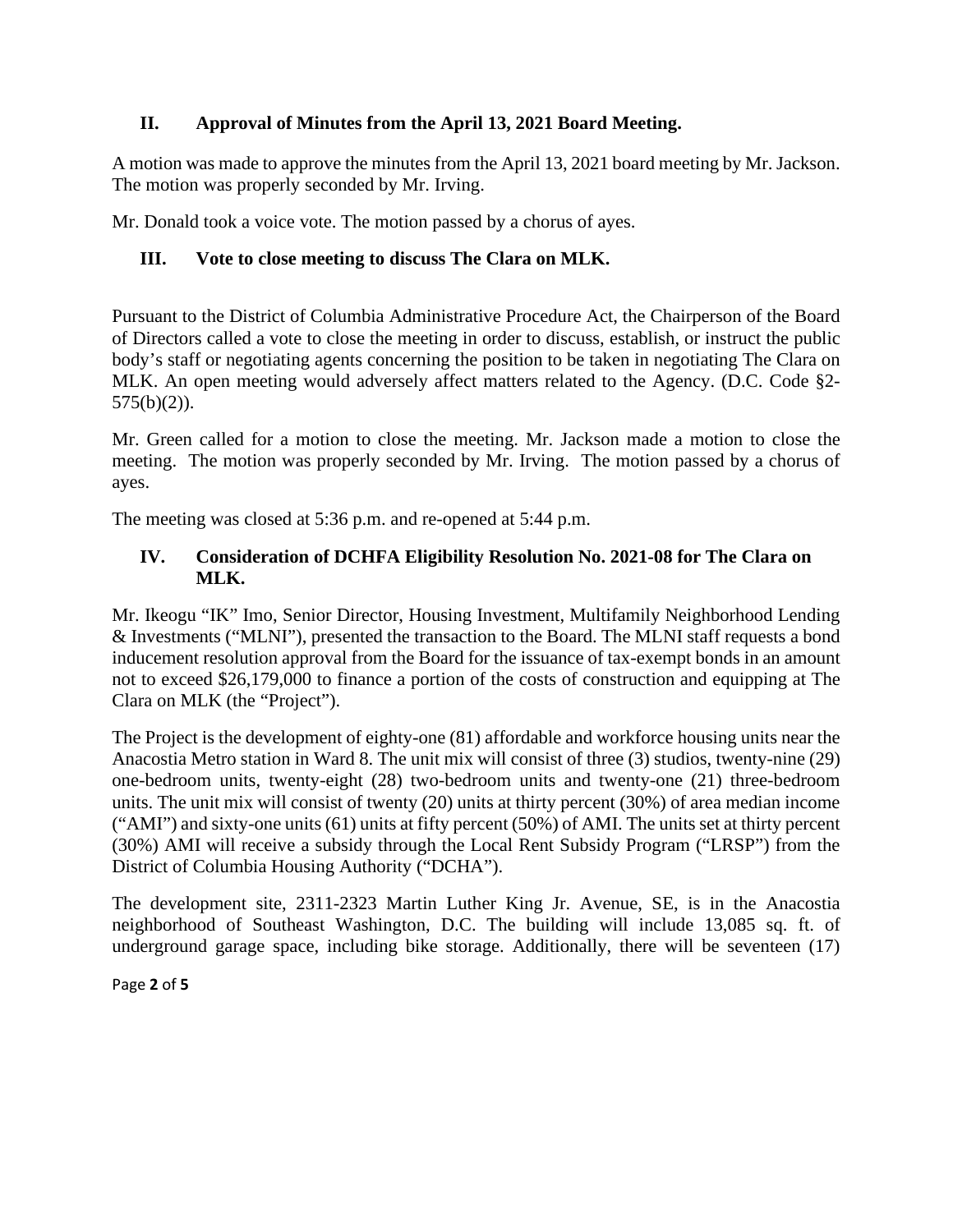surface level parking spaces at the rear of the building. The building will also include a demonstration kitchen, a fitness room, a living green wall and an Amazon hub.

The capital stack for the Project will consist of permanent financing in the approximate amount of \$9,190,967 as a Freddie Mac Tax Exempt Loan ("TEL"), a \$14,008,973 Department of Housing and Community Development ("DHCD") Housing Production Trust Fund ("HPTF") loan, \$285,124 in interim income and deferred interest fees, \$15,743,245 in low income housing tax credit ("LIHTC") equity, and a \$1,882,395 deferred developer fee. The total development cost is \$41,110,705 (\$507,540/unit), inclusive of acquisition debt repayment, hard and soft costs, developer and financing fees, reserves and escrows.

The project will be financed through the issuance of \$20,943,559 in DCHFA tax exempt bonds (\$11,752,592 short-term bonds and \$9,190,967 long-term bonds). Both the short and long-term bonds will be cash collateralized with a construction loan and permanent loan, respectively.

The Clara on Martin Luther King Jr. Avenue LLC will be the owner and borrowing entity ("Borrower") on the transaction. The 0.01% managing member and general partner is The Clara on Martin Luther King Jr. Managing Partners LLC ("Managing Member"). Medina Life is the fifty-one percent (51%) controlling member of the managing member entity and is a  $501(c)(3)$  notfor-profit organization. 2313 Martin Luther King Jr. Ave., Managing Member, LLC, an entity one hundred percent (100%) controlled by Banneker Ventures, is the forty-nine percent (49%) member of the Managing Member. At closing, The Clara on Martin Luther King Jr. Avenue LLC will admit a 99.99% tax credit investor member, Wells Fargo Affordable Housing Community Development Company ("Tax Credit Investor"), into the partnership to facilitate the LIHTC equity investment.

The remaining members of the Project team consist of Hamel Builders as general contractor, DP + Partners as architect, Dantes Partners as development consultant and Faria Management as the property manager.

Mr. Imo concluded the presentation. Ms. Tori Williams from Banneker Ventures joined the meeting. Several board members asked questions concerning the retail space on the first floor. Ms. Williams stated the Project would like to include neighborhood-serving retailers and there is currently a lease with a dine-in restaurant. Ms. Howard asked about soil and ground water contamination. Ms. Williams said presently there were no concerns, and the removal of present contaminants was slated to begin with construction. Mr. Green inquired about community amenities. Ms. Williams stated there would be a fitness center and demonstration kitchen, which will be supported and managed by the restaurant tenant. There were no further questions.

Mr. Green called for a vote to approve DCHFA Eligibility Resolution No. 2021-08 The Clara on MLK. Mr. Irving made a motion to approve the resolution and it was properly seconded by Mr. Jackson. Mr. Donald took a poll vote because the Agency is committing volume cap.

Page **3** of **5**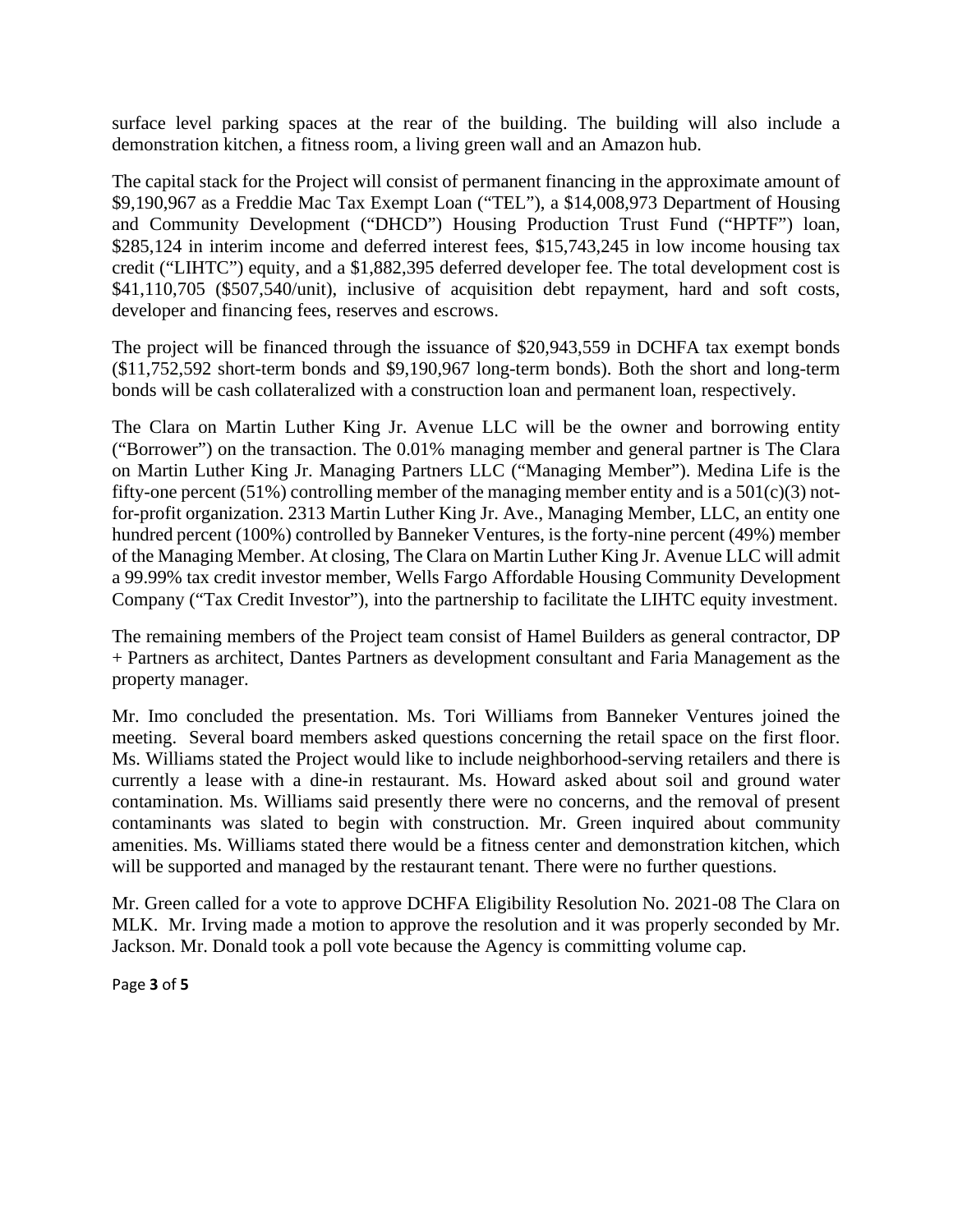The resolution was unanimously approved.

Mr. Green made a statement recusing himself from any consideration of the McKinney Act loan for V Street Apartments, after which, he left the meeting. Ms. Howard took the position of Board Chairperson and continued the meeting.

## **V. Vote to close meeting to discuss a Second Extension of a McKinney Act Loan for V Street.**

Pursuant to the District of Columbia Administrative Procedure Act, the Chairperson of the Board of Directors called a vote to close the meeting in order to discuss, establish, or instruct the public body's staff or negotiating agents concerning the position to be taken in negotiating V Street. An open meeting would adversely affect matters related to the Agency. (D.C. Code §2-575(b)(2)).

Ms. Howard called for a motion to close the meeting. Mr. Jackson made a motion to close the meeting. The motion was properly seconded by Mr. Irving. The motion passed by a chorus of ayes.

The meeting was closed at 5:59 p.m. and re-opened at 6:11 p.m.

# **VI. Consideration of DCHFA Resolution No. 2021-02 (G) for a Second Extension of a McKinney Act Loan for V Street.**

Mr. Rodney Dew, Senior Analyst, Multifamily Neighborhood Lending & Investments ("MLNI"), presented the transaction to the Board. The MLNI underwriting staff recommends the Board adopt a resolution authorizing a McKinney Act loan extension for V Street Apartments (the "Project").

The McKinney loan amount of \$1,000,000 was originally approved in late 2017 to help finance the costs of redevelopment for a twenty-five (25) unit new construction project, located in the Anacostia neighborhood of Southeast Washington, D.C. Of the twenty-five (25) units, there are eleven (11) studios and fourteen (14) one-bedroom units. Two (2) of the units will be set aside for occupants at fifty percent (50%) of the area median income ("AMI"), eighteen (18) units are set aside for sixty percent (60%) of AMI and the remaining five (5) units will be market rate with no restrictions.

The Project is a part of a larger development on  $5<sup>th</sup>$  and Eye Street, where the Peebles Corporation is scheduled to build a mixed-use development containing a hotel and residential condominiums. The MLNI staff is currently updating the deal financials to account for market share since the McKinney Act closing, including the lock-in of the LIHTC floor, steep increases in construction costs and updating the rent schedule. There has been no substantial work done to date, and

Page **4** of **5**